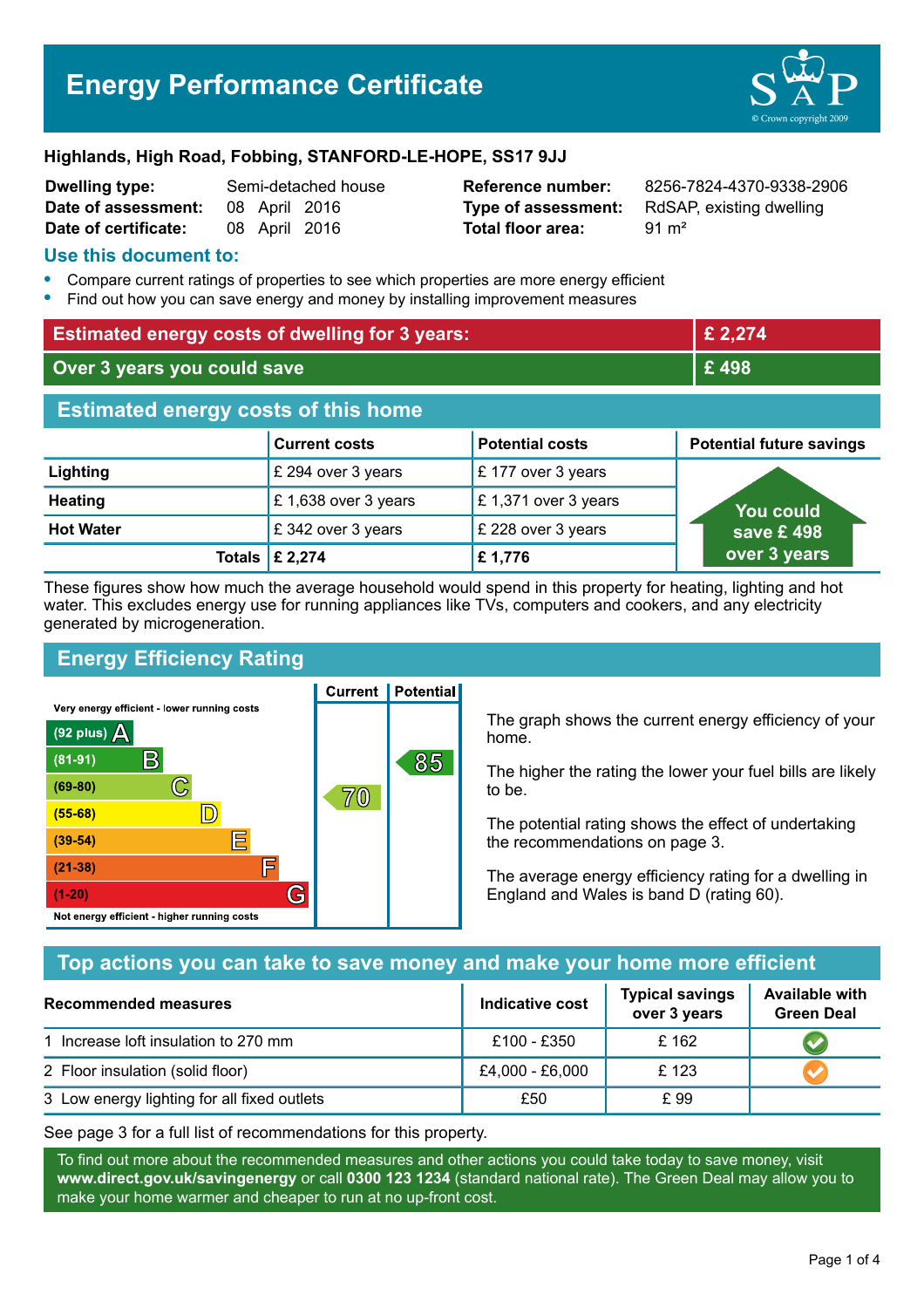**Energy Performance Certificate**

#### **Summary of this home's energy performance related features**

| <b>Element</b>        | <b>Description</b>                          | <b>Energy Efficiency</b> |
|-----------------------|---------------------------------------------|--------------------------|
| Walls                 | Cavity wall, filled cavity                  | ★★★★☆                    |
| Roof                  | Pitched, 50 mm loft insulation              | ★★☆☆☆                    |
| Floor                 | Solid, no insulation (assumed)              |                          |
| Windows               | Fully double glazed                         | ★★★☆☆                    |
| Main heating          | Boiler and radiators, mains gas             | ★★★★☆                    |
| Main heating controls | Programmer and room thermostat              | ★★★☆☆                    |
| Secondary heating     | None                                        |                          |
| Hot water             | From main system                            | ★★★★☆                    |
| Lighting              | Low energy lighting in 33% of fixed outlets | ★★★☆☆                    |

Current primary energy use per square metre of floor area: 195 kWh/m² per year

The assessment does not take into consideration the physical condition of any element. 'Assumed' means that the insulation could not be inspected and an assumption has been made in the methodology based on age and type of construction.

#### **Low and zero carbon energy sources**

Low and zero carbon energy sources are sources of energy that release either very little or no carbon dioxide into the atmosphere when they are used. Installing these sources may help reduce energy bills as well as cutting carbon. There are none provided for this home.

## **Opportunity to benefit from a Green Deal on this property**

The Green Deal may enable owners and occupiers to make improvements to their property to make it more energy efficient. Under a Green Deal, the cost of the improvements is repaid over time via a credit agreement. Repayments are made through a charge added to the electricity bill for the property. To see which improvements are recommended for this property, please turn to page 3. You can choose which improvements you want to install and ask for a quote from an authorised Green Deal provider. They will organise installation by an authorised Green Deal installer. If you move home, the responsibility for paying the Green Deal charge under the credit agreement passes to the new electricity bill payer.

For householders in receipt of income-related benefits, additional help may be available.

To find out more, visit **www.direct.gov.uk/savingenergy** or call **0300 123 1234**.

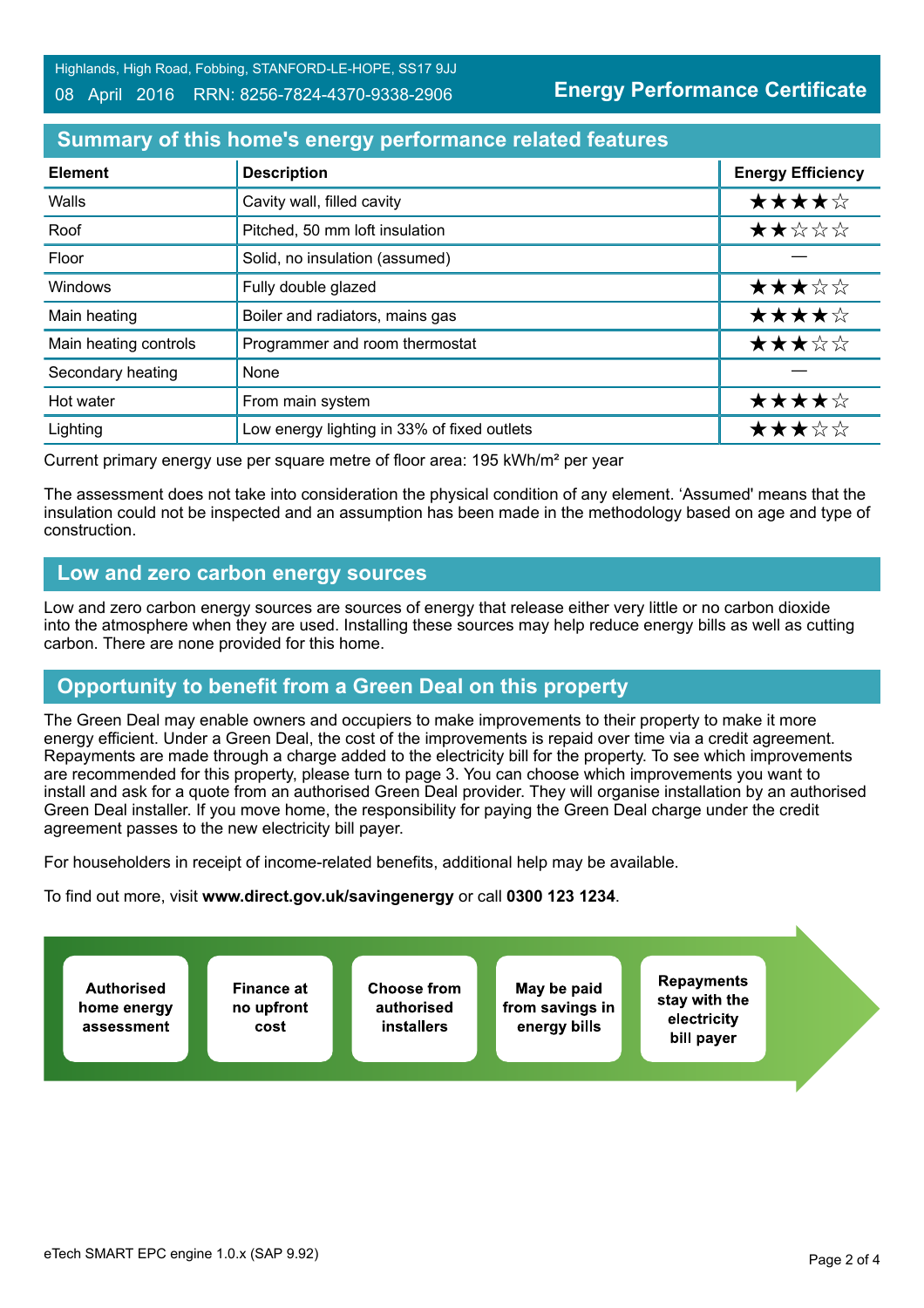#### 08 April 2016 RRN: 8256-7824-4370-9338-2906

#### **Recommendations**

The measures below will improve the energy performance of your dwelling. The performance ratings after improvements listed below are cumulative; that is, they assume the improvements have been installed in the order that they appear in the table. Further information about the recommended measures and other simple actions you could take today to save money is available at **www.direct.gov.uk/savingenergy**. Before installing measures, you should make sure you have secured the appropriate permissions, where necessary. Such permissions might include permission from your landlord (if you are a tenant) or approval under Building Regulations for certain types of work.

Measures with a green tick are likely to be fully financed through the Green Deal since the cost of the measures should be covered by the energy they save. Additional support may be available for homes where solid wall insulation is recommended. If you want to take up measures with an orange tick  $\bullet$ , be aware you may need to contribute some payment up-front.

| <b>Recommended measures</b>               | <b>Indicative cost</b> | <b>Typical savings</b><br>per year | <b>Rating after</b><br>improvement | <b>Green Deal</b><br>finance |
|-------------------------------------------|------------------------|------------------------------------|------------------------------------|------------------------------|
| Increase loft insulation to 270 mm        | £100 - £350            | £ 54                               | C72                                |                              |
| Floor insulation (solid floor)            | £4,000 - £6,000        | £41                                | C73                                |                              |
| Low energy lighting for all fixed outlets | £50                    | £ 33                               | C74                                |                              |
| Solar water heating                       | £4,000 - £6,000        | £ 39                               | C76                                |                              |
| Solar photovoltaic panels, 2.5 kWp        | £5,000 - £8,000        | £ 288                              | <b>B85</b>                         |                              |

#### **Choosing the right package**

Visit **www.epcadviser.direct.gov.uk**, our online tool which uses information from this EPC to show you how to save money on your fuel bills. You can use this tool to personalise your Green Deal package.



|  | <b>I</b> abiic sei vices all in one place |  |  |  |
|--|-------------------------------------------|--|--|--|
|  |                                           |  |  |  |
|  |                                           |  |  |  |

You could finance this package of measures under the Green Deal. It could **save you £54 a year** in energy costs, based on typical energy use. Some or all of this saving would be recouped through the charge on your bill.

| <b>Green Deal package</b>          | <b>Typical annual savings</b> |
|------------------------------------|-------------------------------|
| Loft insulation                    | Total savings of £54          |
| Electricity/gas/other fuel savings | £0/£54/£0                     |